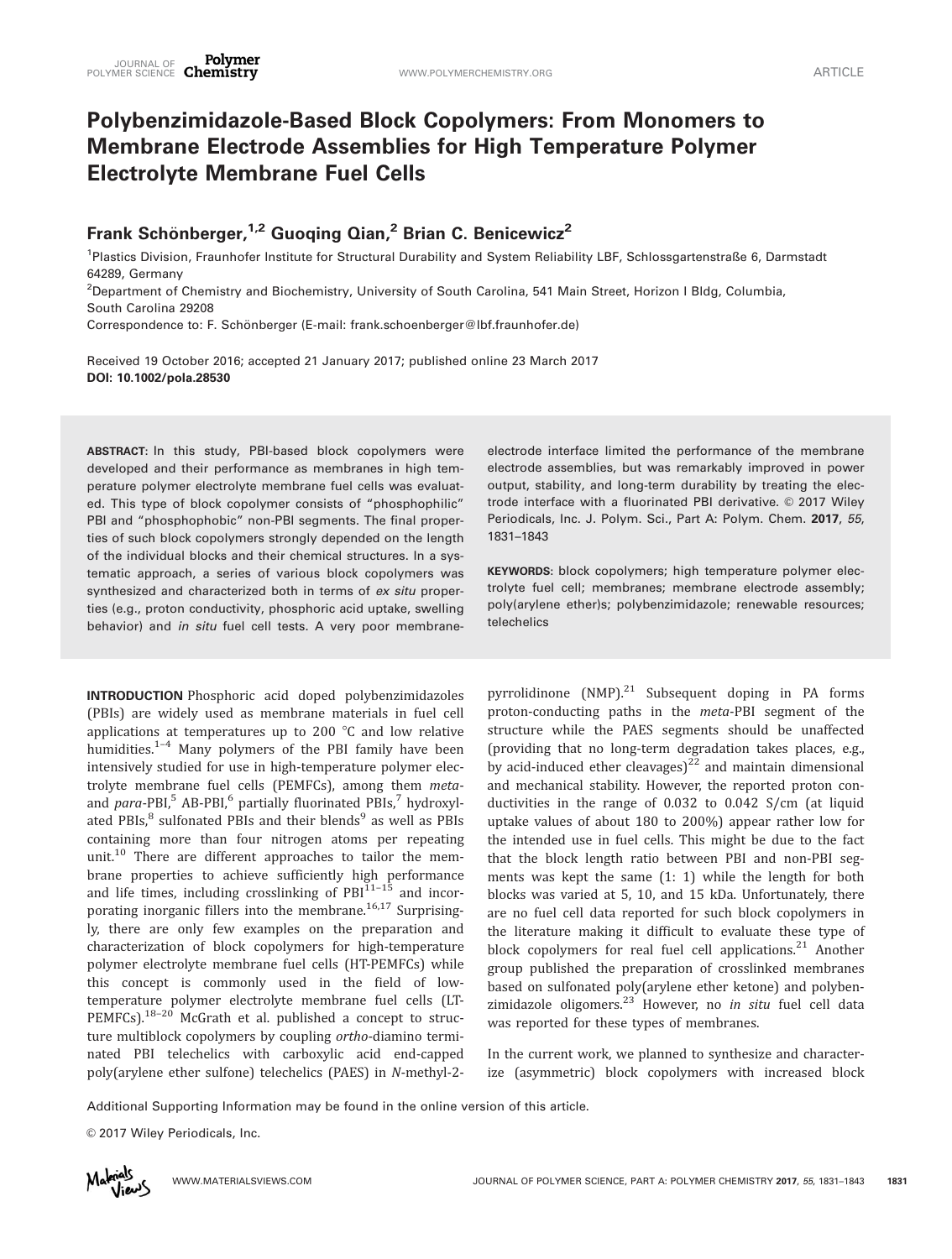

fPAE-5-PBI-x (x = 5, 7.5, 10, 15)

FIGURE 1 Polycondensation reaction between fluorinated poly(arylene ether) and polybenzimidazole telechelics.

length of the PBI segments compared to the length of the non-PBI block (and thereby, enhancing the proton conductivity of the membrane). The block length of the non-PBI segment was kept at 5 kDa while the segment block length of PBI was varied from 5 to 15 kDa (Fig. 1). To expand the diversity of chemical structures, higher "phosphophobic" non-PBI segments were incorporated than the previously used block copolymers with poly(arylene ether sulfone) segments. Unlike poly(arylene ether sulfone), partially fluorinated poly(arylene ether) segments inhibit formation of hydrogen bonds to H<sub>3</sub>PO<sub>4</sub> molecules and might help to increase repulsive interaction between the incompatible blocks.24–26

Additional aims of the current work were to synthesize and characterize block copolymers with different chemical structures in the non-PBI block (while the block length ratio was kept constant, cf. Fig. 2) to extend the structure–property relationships available concerning the chemical structure for the non-PBI block. Since the properties and in particular the polarities of the various chemical structures differ, one would expect to observe an influence on the membrane properties of the block copolymers. Finally, fuel cell characterization of the membranes is reported on the block copolymer membranes, providing important information that is noticeably missing in the literature on these materials.

#### EXPERIMENTAL

#### **Materials**

3,3',4,4'-Tetraaminobiphenyl (TAB, polymerization grade, 97.5%) was obtained from BASF Fuel Cells and isophthalic acid from Amoco Chemical Company. Polyphosphoric acid was purchased from Innophos. The chemicals for synthesizing the telechelic macromonomers were supplied from Aldrich (decafluorobiphenyl (99%), bis(4-fluorophenyl) phosphine oxide (97%)), TCI America (2,2-bis(4-hydroxyphenyl)hexafluoropropane (98%)), Alfa Aesar  $(4.4'$ dichlorodiphenylsulfone (98%), 4,4'-biphenol (99%)), and Acros Chemicals (3-hydroxybenzoic acid (99%)). Bis(4 hydroxyphenyl)phenyl phosphine oxide was prepared via a Grignard reaction from 4-bromophenol (97%), dihydropyrane (99%), and dichlorophenyl phosphine oxide (98%) (all purchased from Acros) and magnesium (Fisher) according to the literature.<sup>27</sup> The monomers were used without further purification. Potassium carbonate (99.8%) from Mallinckrodt was ground and dried at  $140\degree C$  in vacuo for 16 h before use. Anhydrous solvents were obtained from EMD Chemicals (N,N-dimethylacetamide, DMAc) and from Burdick and Jackson (N-methyl-2-pyrrolidinone, NMP).

# Synthesis of Meta-Polybenzimidazole Telechelic **Macromonomers**

Meta-PBI telechelic macromonomers with 5, 7.5, 10, and 15 kDa (PBI-5, PBI-7.5, PBI-10, PBI-15) were produced by molecular-weight controlled step-growth polycondensation between 3,3',4,4'-tetraaminobiphenyl (TAB) and isophthalic acid in polyphosphoric acid similar to the literature. $21$  Carother's equation was used to calculate the stoichiometric imbalance of monomers.28,29 Unlike previous literature, not only was the polycondensation process conducted in a nitrogen atmosphere, but also the entire work-up procedure. The product was stored in nitrogen atmosphere (glove box) until use. Telechelic macromonomers that were worked-up under atmospheric conditions were not completely soluble in NMP and formed significant amounts of microgel particles. Such microgel particles probably resulted from auto-oxidation of diamino end groups via free radical intermediates and their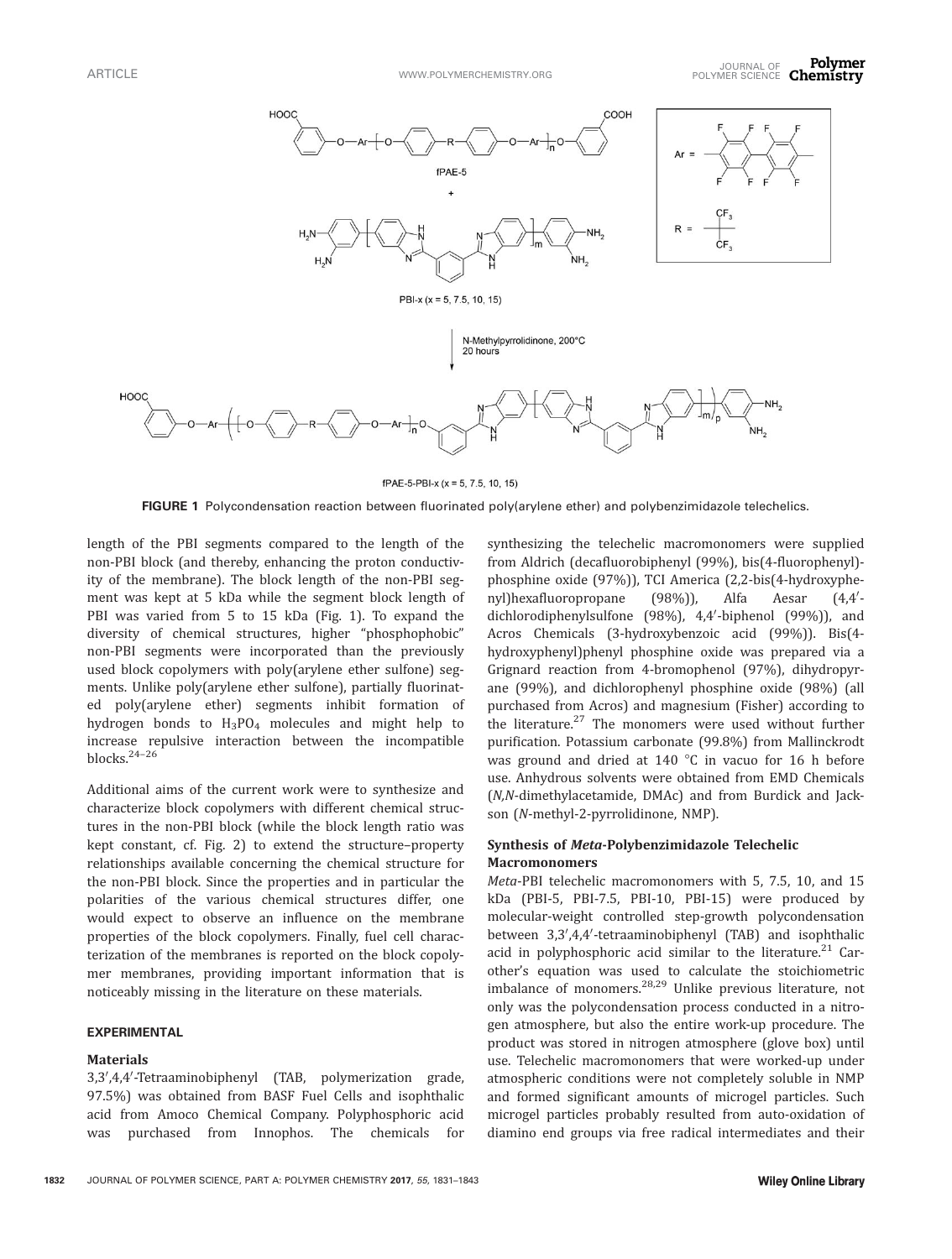

FIGURE 2 Overview of chemical structures varied in the non-PBI segments.

subsequent partial polymerization, similar to the TAB monomer itself.<sup>30,31</sup>

A typical procedure for the synthesis of a telechelic m-PBI macromonomer (5 kDa, PBI-5) is as follows: 5.9040 g (35.5387 mmol) of isophthalic acid and 8.0994 (37.80 mmol) of TAB were mixed with 139.37 g polyphosphoric acid (PPA) in a three-neck 250-mL flask equipped with a nitrogen inlet/ outlet and a mechanical stirrer. The mixture was heated stepwise to 200  $\degree$ C and kept for 17 h at this temperature. The resulting dark brown solution was coagulated in deionized water and stirred for 24 h in a nitrogen atmosphere. Then, the macromonomer was filtered and neutralized with NH4OH solution while protecting with nitrogen atmosphere. The macromonomer was finally washed with deionized water in nitrogen atmosphere and dried at 130  $\degree$ C in vacuo for 24 h. It was then immediately transferred into the glove box.

# Synthesis of Carboxylic Acid End-Capped Poly(Arylene Ether) Macromonomers

The series of carboxylic acid end-capped telechelic macromonomers with 5 kDa and various chemical structures was synthesized from the corresponding monomers: fluorinated poly(arylene ether) macromonomers (fPAE-5) from decafluorobiphenyl, 2,2-bis(4-hydroxyphenyl)hexafluoropropane, and 3-hydrobenzoic acid; poly(arylene ether sulfone) macromonomers (PAES-5) from 4,4'-dichlorodiphenylsulfone, 4,4'-

biphenol, and 3-hydrobenzoic acid; fluorinated poly(arylene ether sulfone) macromonomers (fPAES-5) from 4,4'-dichlorodiphenylsulfone, 2,2-bis(4-hydroxyphenyl)hexafluoropropane, and 3-hydrobenzoic acid; poly(arylene ether phosphine oxide) macromonomers (PAEPO-5) from bis(4-hydroxyphenyl)phenyl phosphine oxide, bis(4-fluorophenyl)phenyl phosphine oxide, and 3-hydrobenzoic acid. None of the poly(arylene ether) homopolymers showed any swelling behavior or weight uptake when placed in phosphoric acid.

A typical synthesis procedure is given for fPAE-5 macromonomer as follows: 7.5343 g (22.41 mmol) of 2,2-bis(4 hydroxyphenyl)hexafluoropropane, 8.6334 g (25.84 mmol) of decafluorobiphenyl, 0.9480 g (6.86 mmol) of 3 hydroxybenzoic acid, and 10 g (72.35 mmol) of potassium carbonate were added to a three-neck 250-mL flask equipped with a condenser, a nitrogen inlet/outlet, and a mechanical stirrer. After addition of anhydrous DMAc (142 mL) the reaction temperature was slowly increased from room temperature to 90 $^{\circ}$ C and the mixture was stirred for 24 h. After filtering, the resulting viscous solution was coagulated in brine. The telechelic benzoic acid functionality of the telechelic macromonomer was recovered from its potassium salt form by stirring in 0.1 M  $H<sub>2</sub>SO<sub>4</sub>$  for 24 h. Finally, the macromonomer was isolated by filtration, dried at 110  $\degree$ C in vacuo for 24 h, and immediately transferred into the glove box.

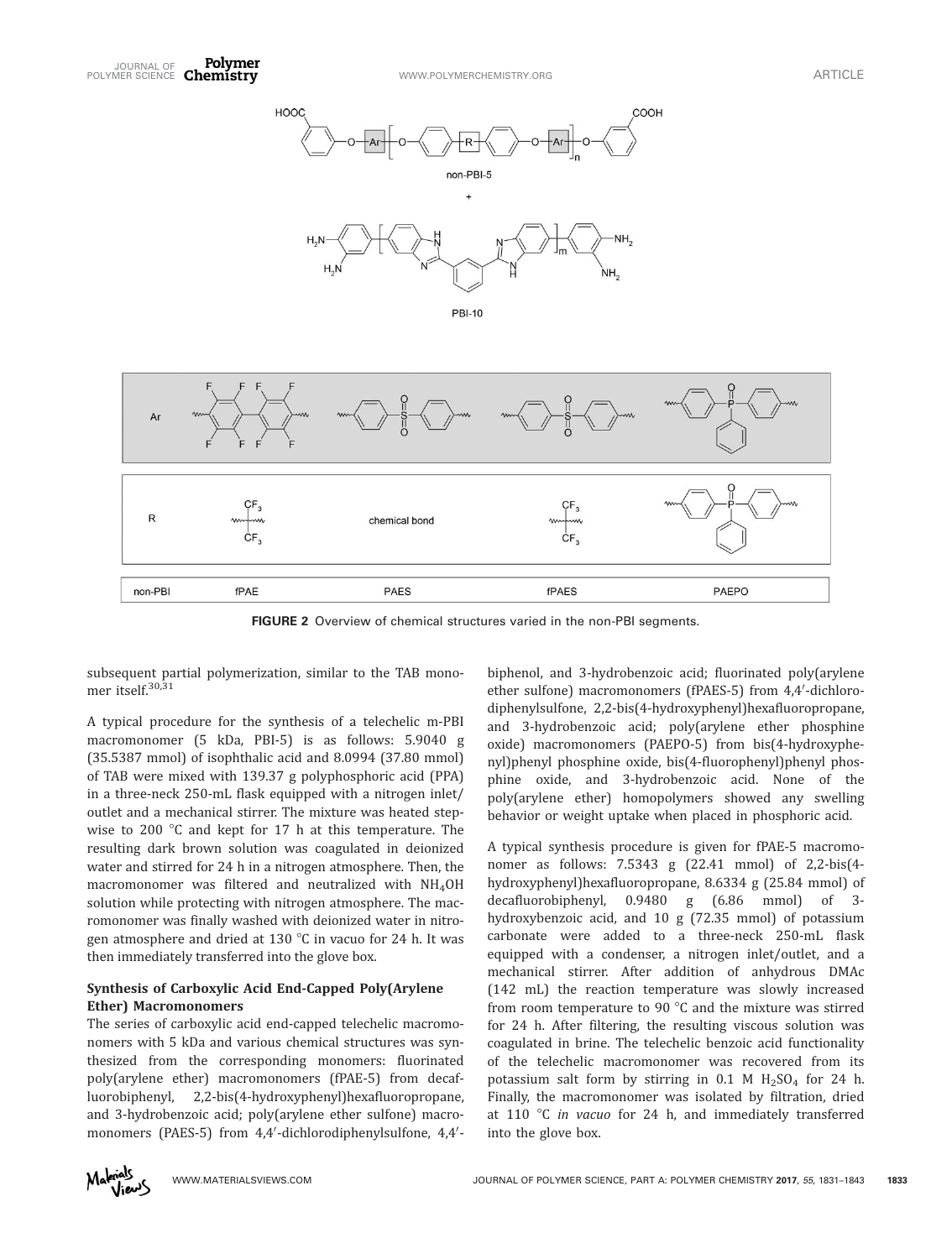# Synthesis of Poly(Arylene Ether)-Block-Meta-Polybenzimidazoles

The series of block copolymers was synthesized by coupling ortho-diamino terminated m-PBI telechelic macromonomers and carboxylic acid end-capped poly(arylene ether) telechelic macromonomers in anhydrous N-methyl pyrrolidinone (NMP) as a solvent at 200  $^{\circ}$ C under constant nitrogen flow. Initial macromonomer concentrations were between 5 and 7 wt % depending on the block length ratio. Reaction times and stirring rates had to be adapted individually for each combination. In the following, the coupling reaction between the fPAE-5 and PBI-5 is given as an example: 4.000 g (0.5 mmol) of fPAE-5, 4.1712 g (0.5 mmol) of PBI-5, and 159 mL of anhydrous NMP were added to a three-neck 250-mL flask equipped with a mechanical stirrer, and a nitrogen inlet/outlet. The reaction mixture was heated at 200 °C for 14 h (with a stirring rate of 130 rpm) and for another 7 h (with a stirring rate of 70 rpm). The product was precipitated in water and washed with water several times. Finally, it was dried at 150  $\degree$ C in vacuo for 16 h.

#### Inherent Viscosity Measurements and NMR Spectroscopy

Inherent viscosity (IV) measurements were taken in a Cannon Ubbelohde viscometer (size 100) in a 30 °C water bath. The concentration of macromonomer or block copolymer was 0.2 g/L in NMP/LiCl (1 wt % LiCl). All samples were passed through a  $0.25 \mu m$  PTFE syringe filter before injecting into the viscometer. The inherent viscosity was then calculated from the following equation.

$$
IV = \frac{\ln\left(\frac{t}{t_0}\right)}{c} \tag{1}
$$

Herein,  $t$  is the sample flow time,  $t_0$  is the solvent flow time (NMP/LiCl), and  $c$  is the sample concentration. <sup>1</sup>H NMR spectra were recorded on a Bruker Avance 400 MHz spectrometer using DMAc-d9 solutions of the telechelics and block copolymers.

#### Thermal Analysis (Differential Scanning Calorimetry)

Differential Scanning Calorimetry (DSC) was used to determine the glass transition temperature  $(T_a)$  of the telechelics and polymers. Measurements were run in nitrogen atmosphere on a TA Instruments DSC Q2000 using the following temperature profile: Ramp from 40  $\degree$ C to 450  $\degree$ C at 10  $\degree$ C/ min, isothermal for 10 min, ramp to 40  $\degree$ C at 10  $\degree$ C/min, isothermal for 5 min, ramp to 450  $\degree$ C at 10  $\degree$ C/min. The second heating cycle was used for data analysis.

# Preparation of PBI Membranes and PBI-H<sub>3</sub>PO<sub>4</sub> Complexes

Membranes were prepared by solution casting from NMP/ LiCl (1 wt % LiCl). The block copolymers were dissolved in NMP/LiCl (11–14 wt % block copolymer concentration depending on the block length ratio) at 95  $\degree$ C (ca. 2 h). These solutions were cast onto glass plates using a doctor blade with a gate thickness of 20 mils. The glass plates were transferred into a preheated vacuum oven  $(80 °C)$ . Then, vacuum

was set to about 14 inch Hg while temperature was increased to 140  $\degree$ C within 2 h. Finally, the vacuum was reduced to 1 inch Hg for another 2 h. The membranes were post-treated in distilled water at 95  $\degree$ C for 24 h to remove residual solvent. After drying the membranes at 130  $^{\circ}$ C in vacuo (1 inch Hg), they were immersed in phosphoric acid at room temperature for 48 h to form the membrane  $H_3PO_4$ complexes.

# Membrane Characterization and Fuel Cell Testing Liquid and Weight Uptakes

At least three samples of membrane  $H_3PO_4$  complexes (size 2 cm  $\times$  3 cm) were prepared, blotted with filter paper and weighed. Each sample was placed in 50 mL distilled water and allowed to stir at 95  $\degree$ C for at least 20 min. After cooling to room temperature, the samples were titrated with 0.1 M sodium hydroxide solution ( $c = 0.1$  M) using a Metrohm 716 DMS Titrino titrator. The first equivalence point was used to determine the volume of sodium hydroxide (V). Then, the membrane samples were washed thoroughly with distilled water and dried in a vacuum oven at 130  $\degree$ C for 16 h. The samples were cooled to room temperature under vacuum and weighed again  $(w_1)$ . The following set of values can then be calculated with the weight of the wet membrane  $(w_2)$ , of the dry membrane  $(w_1)$ , the concentration  $(c)$ , the volume of sodium hydroxide solution  $(V)$ , and the molar mass of phosphoric acid (M)

Acid weight [%]:

$$
w_A = \frac{M \cdot V \cdot c}{w_2} \cdot 100 \tag{2}
$$

Water Weight [%]:

$$
w_W = \frac{(w_2 - w_1) - M \cdot V \cdot c}{w_2} \cdot 100 \tag{3}
$$

Polymer Weight [%]:

$$
w_P = \frac{w_1}{w_2} \cdot 100\tag{4}
$$

# Liquid Uptake and Swelling Degree

Non-doped membrane pieces (3.5 cm  $\times$  7 cm) were dried at 130  $\degree$ C in a vacuum oven for 16 h and their actual length  $(l_{x,1})$ , width  $(l_{y,1})$ , thickness  $(l_{z,1})$ , and weight  $(w_1)$  were determined  $(l_v$  refers to the casting direction of the membrane,  $l_x$  perpendicular to casting direction). Then, the membranes were equilibrated in phosphoric acid for 48 h. Then, they were blotted with filter paper and their dimensions and weights were recorded again  $(l_{x,2}, l_{y,2}, l_{z,2}, w_2)$ . The liquid uptake and swelling degree were calculated using the following equations.

$$
Liquid uptake = \frac{w_2 - w_1}{w_1} \cdot 100
$$
 (5)

Swelling degree = 
$$
\frac{l_2 - l_1}{l_1} \cdot 100
$$
 (6)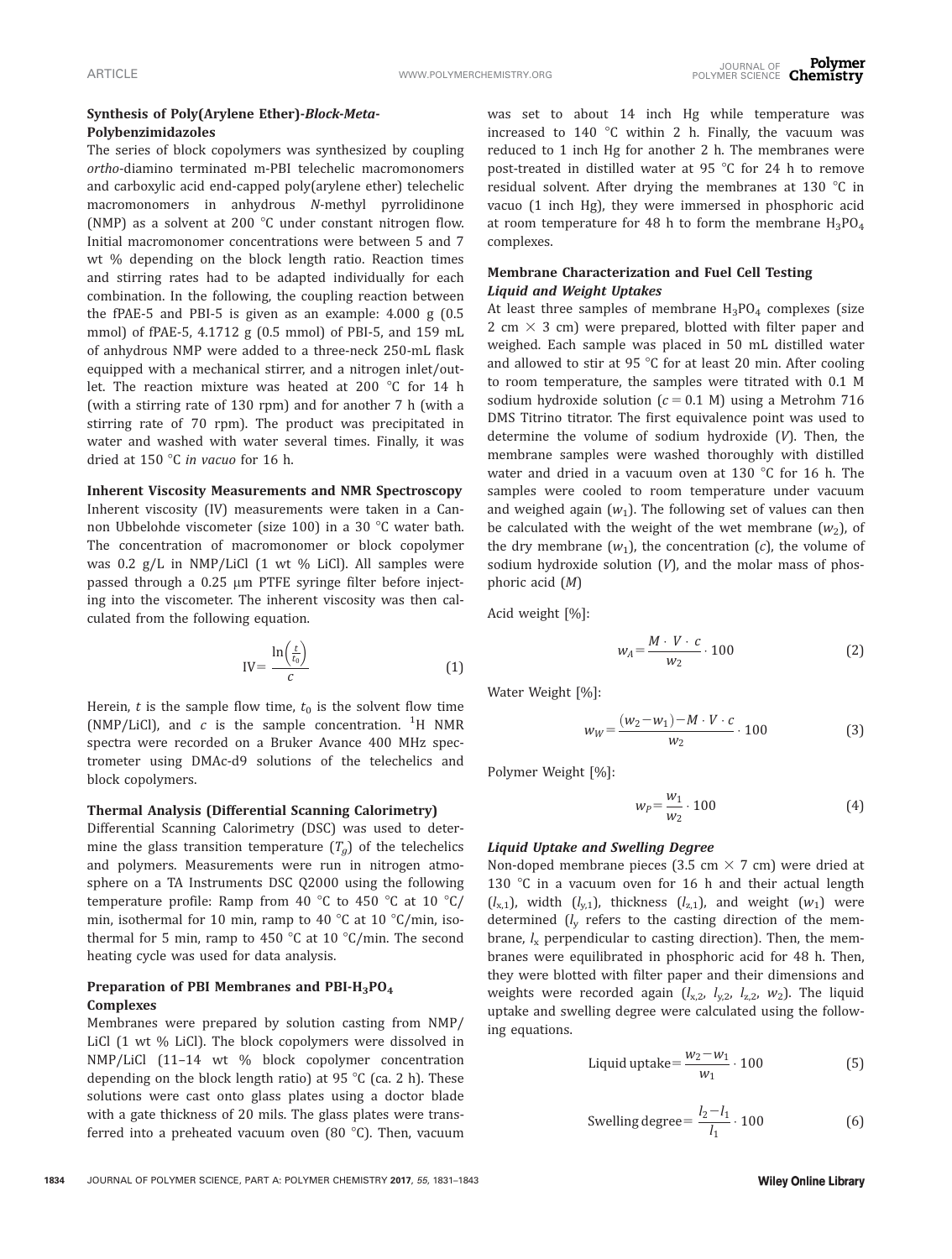TABLE 1 Overview of Properties for the Series of Telechelic PBI Macromonomers

| M <sub>n</sub> <sup>target</sup><br>(kDa) | IV<br>(dL/g) | T <sub>g</sub><br>$(^{\circ}C)$ |
|-------------------------------------------|--------------|---------------------------------|
| 5                                         | 0.93         | 419                             |
| 7.5                                       | 1.08         | 427                             |
| 10                                        | 1.51         | 428                             |
| 15                                        | 1.74         | 432                             |
| $\infty$                                  | 1.92         |                                 |
|                                           |              |                                 |

#### Proton Conductivity and Mechanical Properties

Proton conductivities were measured by a four-probe electrochemical impedance spectroscopy method using a Zahner IM6e electrochemical workstation over the frequency range from 1 Hz to 100 kHz with amplitude of 5 mV. The conductivities of the membranes were calculated as follows:

$$
\sigma = \frac{d}{l \cdot b \cdot R_m} \tag{7}
$$

where  $d$  is the distance between the two inner probes,  $l$  is the thickness of the membrane,  $b$  is the width of the membrane, and  $R<sub>m</sub>$  is the ohmic resistance from the model fitting.

The mechanical properties of the membranes were tested on an Instron 5543A tensile tester with a 22.2 N load cell. Samples were cut following the ASTM standard D 683 (Type V specimens) and measured in air atmosphere at room temperature.

#### Membrane Electrode Assembly Fabrication and Fuel Cell **Testing**

Membrane electrode assemblies (MEAs) were fabricated by hot-pressing a sandwich consisting of doped membrane pieces (typical thicknesses 80–150 microns) and two gas diffusion electrodes (cathode: ELAT 3480, 1 mg/cm<sup>2</sup> Pt alloy; anode: ELAT 3570, 1 mg/cm<sup>2</sup> Pt) at 140 °C for 30 s on a manual Carver press. The active area of MEA was  $44 \text{ cm}^2$ , , and it was assembled into a single fuel cell testing fixture and tested as described previously.<sup>32</sup> For the modified electrode preparation, dry 6F-PBI powders were dissolved in DMAc (0.5 wt %). The PBI/DMAc solution was sprayed onto BASF standard electrodes with an air brush (Badger, air brush model 100). The electrodes were dried in a vacuum oven (ca. 30 inch Hg, 120 °C) overnight. The 6F-PBI loading was 0.1 mg/cm<sup>2</sup>. MEAs were subjected to a break-in period by running cells at 160 °C for 24-48 h in hydrogen/air  $(\lambda(H_2) = 1.2$  and  $\lambda({\text{air}}) = 2.0$  stoichiometry, no humidification) at atmospheric pressure. Polarization curves were run at 160 °C with identical gases, pressures, and stoichiometry using flow tracking software.

#### RESULTS AND DISCUSSION

#### Characterization of Telechelic PBI Macromonomers

Various block lengths of telechelic PBI macromonomers were synthesized using appropriate stoichiometric imbalance of

the corresponding monomers (PBI-x with  $x = 5$ , 7.5, 10, 15). As a reference, polymeric PBI was produced using the stoichiometric ratio of 1 (PBI). The characterization results are summarized in Table 1. As expected, both the intrinsic viscosity and the glass transition temperature  $(T_a)$  increase with increasing block length.<sup>33</sup>  $T_a$  for the polymeric PBI could not be found experimentally. However, when using the Flory–Fox equation for plotting the  $T_g$  values for the telechelics,<sup>34</sup> the calculated  $T_g$  of the polymeric PBI would be 438  $\degree$ C which closely matches the values reported in the literature (420 °C-450 °C). 35-38

# Characterization of Carboxyl End-Capped Poly(Arylene Ether) Macromonomers

The non-PBI telechelics were characterized with the same methods as the PBI telechelics, and the results are summarized in Table 2. Due to the relatively high flexibility of the ether bridge, the intrinsic viscosity and glass transition temperatures are relatively low compared to the rigid polybenzimidazole telechelics, but are in a typical range for poly(arylene ether)s.39 We found, for example, 0.19 dL/g for the telechelic PAEPO-5 (measured in NMP/LiCl) and determined  $T_a$  to be 236 °C. In the literature, values for homo-PAEPO are reported to be IV = 0.33 dL/g (in  $CH_2Cl_2$ ) and  $T_a = 240$  °C. Considering the lower molecular weight of the PAEPO-5 reported here, the values are consistent with the literature.<sup>40</sup>

# Characterization of Poly(Arylene Ether)-Block-Meta-Polybenzimidazoles

A focus of this work was to prepare, characterize, and compare the properties of different block copolymers as membrane materials in high-temperature membrane fuel cells. Herein, the chemical and thermal properties of the block copolymers resulting from the combination of telechelic polybenzimidazoles with various telechelic poly(arylene ether) based macromonomers are discussed. In particular are considered, (i) the influence of block length variations of non-PBI to PBI segments, and (ii) the influence of the chemical structure in the non-PBI segments while the PBI segment is kept constant.

Table 3 summarizes the intrinsic viscosities (IVs) for variations in the block length ratio. When the non-PBI telechelic was kept constant at 5 kDa (fPAE-5) and the PBI block length was increased from 5 to 15 kDa, the IV increased in

TABLE 2 Overview of Properties for the Series of Carboxyl End-Capped Poly(Arylene Ether) Macromonomers

| Name           | M <sub>n</sub> <sup>target</sup><br>(kDa) | IV<br>(dL/g) | $T_{\rm g}$<br>$(^{\circ}C)$ |
|----------------|-------------------------------------------|--------------|------------------------------|
| fPAE-5         | 5                                         | 0.13         | 200                          |
| fPAE-10        | 10                                        | 0.15         | 201                          |
| <b>fPAES-5</b> | 5                                         | 0.20         |                              |
| PAES-5         | 5                                         | 0.28         | 212                          |
| PAEPO-5        | 5                                         | 0.20         | 236                          |

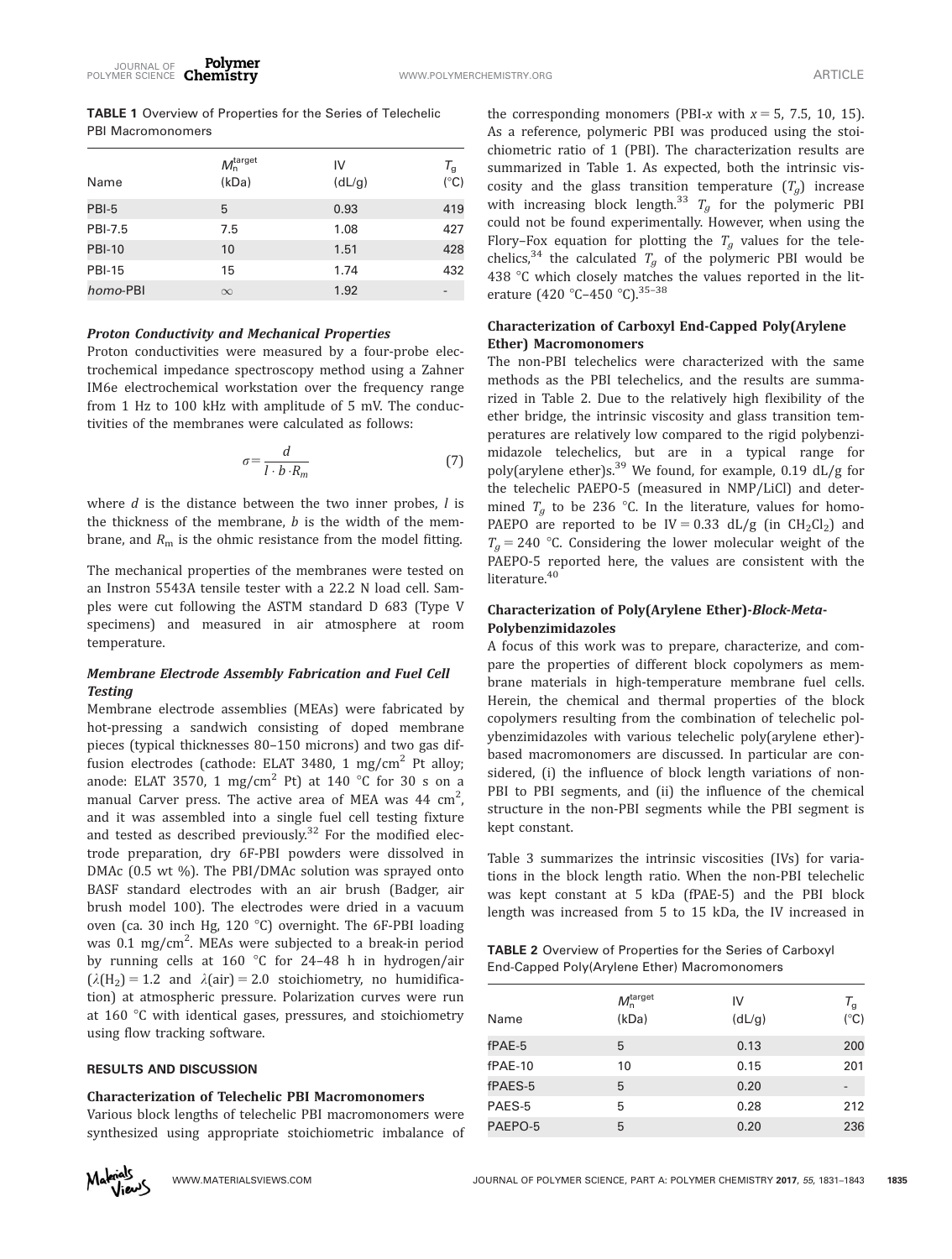TABLE 3 IVs of the Condensation Products Between PBI and the Partially Fluorinated Non-PBI Telechelics

| Name                  | <b>IV Block</b><br>Copolymer<br>(dL/g) | IV PRI<br><b>Telechelics</b><br>(dL/g) | IV Non-PBI<br>Telechelics<br>(dL/g) |
|-----------------------|----------------------------------------|----------------------------------------|-------------------------------------|
| PBI-5/fPAE-5          | 0.76                                   | 0.93                                   | 0.13                                |
| PBI-7.5/fPAF-5        | 1.37 <sup>a</sup>                      | 1.08                                   | 0.13                                |
| PBI-10/fPAE-5         | 1.28                                   | 1.52                                   | 0.13                                |
| PBI-15/fPAE-5         | 1.65                                   | 1.77                                   | 0.13                                |
| <b>PBI-10/fPAE-10</b> | 1.12 <sup>a</sup>                      | 1.43                                   | 0.15                                |
| homo-PBI              | 1.82                                   |                                        |                                     |

<sup>a</sup> Polymer could not be dissolved completely; some gel particles were observed.

the same order from 0.76 to 1.65 dL/g, but with the exception of PBI-7.5/fPAE-5 that might have reached a higher polymerization degree in the coupling reaction compared to the others (this is also supported by the presence of gel particles). The IVs of the final block copolymers were lower (except for PBI-7.5/fPAE-5) than those of the corresponding PBI telechelics. This is understandable as the hydrodynamic behavior of the block copolymers in solution depends not only on the molecular weight of the polymer but also on its flexibility. The latter was highly increased in the block copolymer due to the poly(aryl ether) segments. The same behavior was observed when the block length of the non-PBI segment was increased (cf. PBI-10/fPAE-10).

Table 4 shows the IVs for the block copolymers made from 10 kDa PBI telechelics and the various 5 kDa non-PBI telechelics. Only PBI-10/PEAPO-5 shows an increase in IV compared to that of the PBI telechelics which is, most likely, due to the lower flexibility of the bulky phenyl phosphine oxide linkage group in the backbone.

Unlike the individual PBI and non-PBI telechelics, the block copolymers did not show any evidence for glass transition temperatures in the DSC. One would have expected to detect either two glass transition temperatures in the block copolymers (in case of non-miscible polymers) at the position of the individual telechelics or one glass transition at a mean position between the two individual telechelics (in case of miscible polymers).<sup>41</sup> Multiple scanning rates also did not reveal glass transition temperatures.

<sup>1</sup>H NMR spectroscopy was used to detect the presence of reactive end groups in the telechelic macromonomers and the successful coupling reaction to the respective block copolymers. As an example, Figure 3 shows the spectra of the telechelic macromonomers fPAE-5 and PBI-10 together with the spectrum of the corresponding block copolymer PBI-10/fPAE-5. The small peaks of the fPAE-5 and PBI-10 spectra could be assigned to hydrogen nuclei of their reactive carboxyl and diaminobenzidine end groups. Quantitative end group analysis was representatively made for these two telechelics: 4.7 kDa was obtained for fPAE-5 which is very

close to the expected value of 5.0 kDa showing that controlling the molecular weight by the stoichiometry of monomers was successful. The analysis of the PBI-10 spectrum yielded a range of 11.0 to 15.7 kDa depending on the integration mode, within expectations for the synthetic conditions used in this study. The NMR spectrum of PBI-10/fPAE-5 revealed the successful coupling between the PBI and non-PBI telechelics. As the mobility of the polymer backbone is much more restricted in high-viscous media, the broadening of the peaks is a first indication that a high-molecular weight polymer was formed. The peaks of the reactive former end groups disappear as well and the signals 1 and 2 in the fPAE-5 block were shifted to lower field according to expectations. The signal at around 9.45 ppm was assigned to nucleus 3 in the fPAE-5 segments after coupling. Perhaps the most striking evidence for coupling of the non-PBI and m-PBI blocks was the change in the physical appearance of the materials. Low molecular precursors (both PBI and non-PBI) appeared as friable powders, where the successfully coupled block copolymers formed strong, coherent films (Supporting Information Fig. S1).

#### Membrane Characterization

#### Relationship between Doping Level and Conductivity

Figure 4 shows the liquid uptake of the series of membranes containing various ratios of PBI to fPAE telechelics in comparison to homo-PBI. Phosphoric acid concentrations below 9 M  $H_3PO_4$  yielded liquid uptakes lower than 150% which appears very low for achieving proton conductivities in the range necessary for fuel cell applications. The membranes with the same ratios of PBI and non-PBI segments (PBI-10/fPAE-10 and PBI-5/fPAE-5) and with block lengths of PBI $\leq$  7.5 kDa also had low values for liquid uptake in 12 M phosphoric acid. The highest liquid uptakes in 12 M  $H_3PO_4$  were found in membranes of homo-PBI and the block copolymer with the highest PBI/non-PBI ratio (PBI-15/fPAE-5). Specific proton conductivities of these membranes were compared after doping in 12 M and 14.6 M phosphoric acid (cf. Fig. 5) to determine a suitable doping procedure for the new block copolymer membranes. It is generally accepted that the proton conductivity of a fuel cell membrane should be 0.1 S/cm or greater at operational conditions.<sup>42</sup>

The proton conductivities of PBI-15/fPAE-5 block copolymer and the homo-PBI reference membranes were only 0.016 S/cm and 0.024 S/cm at 180 °C when doped in 12 M  $H_3PO_4$ . When

TABLE 4 IVs of the Condensation Products Between PBI and the Various Non-PBI Telechelics

| Name           | <b>IV Block</b><br>Copolymer<br>(dL/g) | IV PBI<br><b>Telechelics</b><br>(dL/g) | IV Non-PBI<br>Telechelics<br>(dL/g) |
|----------------|----------------------------------------|----------------------------------------|-------------------------------------|
| PBI-10/fPAE-5  | 1.28                                   | 1.52                                   | 0.13                                |
| PBI-10/fPAES-5 | 1.35                                   | 1.36                                   | 0.20                                |
| PBI-10/PAES-5  | 1.35                                   | 1.52                                   | 0.28                                |
| PBI-10/PAEPO-5 | 1.36                                   | 1.36                                   | 0.19                                |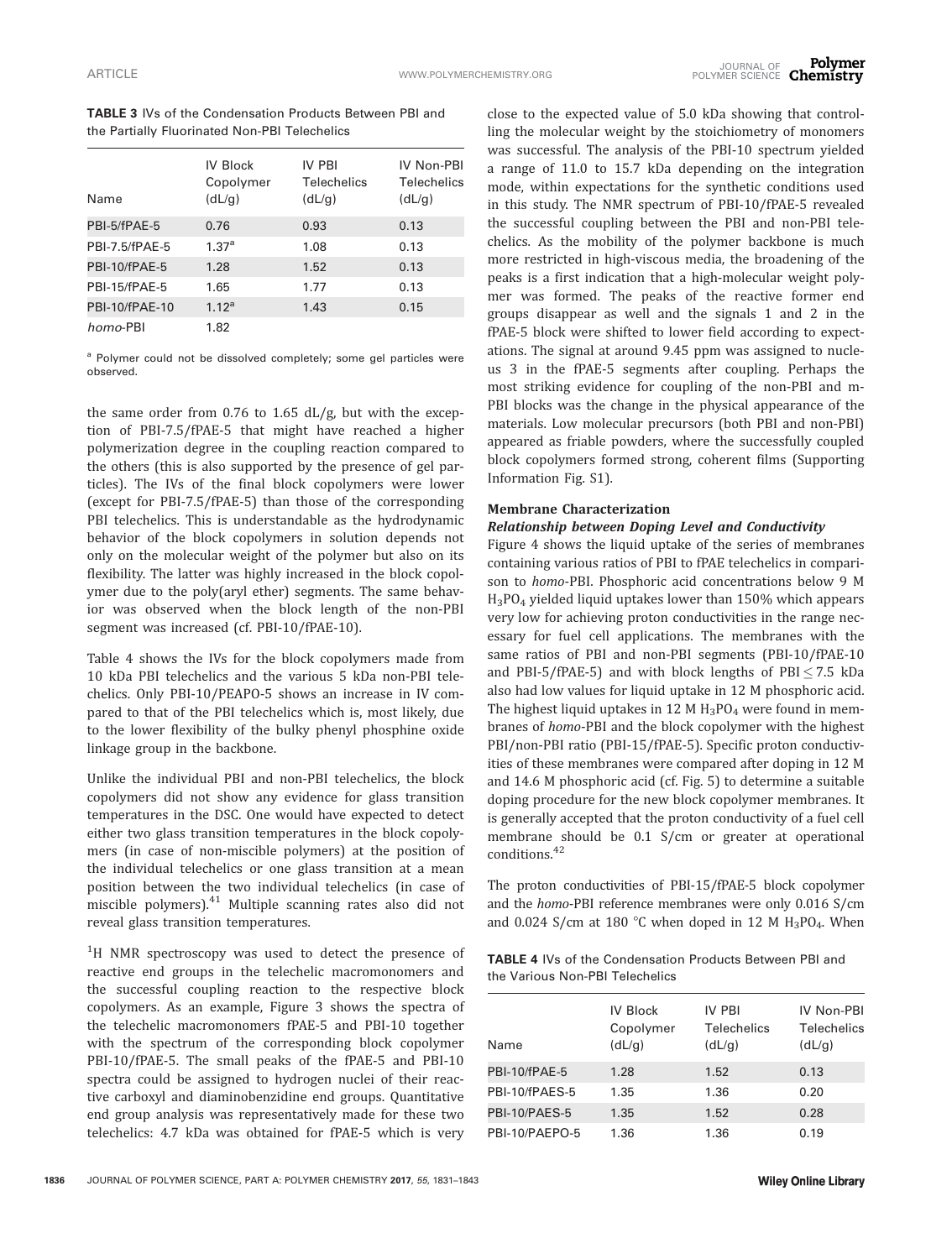

FIGURE 3<sup>1</sup>H NMR spectra of the telechelic macromonomers fPAE-5, PBI-10, and the corresponding block copolymers PBI-10/ fPAE-5.

the same membranes were doped in 14.6 M  $H_3PO_4$ , the proton conductivity increased by a factor of about 5 (0.108 S/cm and 0.127 S/cm at 180 °C). Therefore, phosphoric acid with a concentration of 14.6 M was used for membrane doping of the series of new block copolymers.

# Influence of the Block Lengths and Block Length Ratio on Ex Situ Properties

A series of block copolymers consisting of a 5 kDa partially fluorinated poly(arylene ether) (fPAE-5) and various lengths of PBI blocks  $(x = 5, 7.5, 10, 15 kDa)$  was compared to homo-PBI in terms of their liquid uptake, membrane swelling, and ionic conductivities. In addition, another block copolymer with 10 kDa blocks in both the phosphophobic and phosphophilic block was directly compared to investigate the influence of individual block lengths.

Figure 6 shows the liquid uptake of the various membranes, including homo-PBI, plotted as the mole fraction of PBI in the copolymer. The solid line was calculated based on the experimental value of liquid uptake for homo-PBI weighted by the mole fraction of the PBI component of the block copolymers. The measured liquid uptake for PBI-5/fPAE-5

(228%) and PBI-10/fPAE-10 (171%) is very close to those reported by McGrath et al. for similar 1: 1 (PBI: non-PBI) systems. They reported 200% for their PBI-5/Non-PBI-5 and 180% for their PBI-10/Non-PBI-10 block copolymer.<sup>21</sup> In the current series of block copolymers with 5 kDa fPAE, the experimentally measured values for liquid uptake followed a linear correlation with PBI content. This suggests that the



FIGURE 4 Liquid uptake of block copolymer membranes with variation in block length in comparison to homo-PBI membranes.

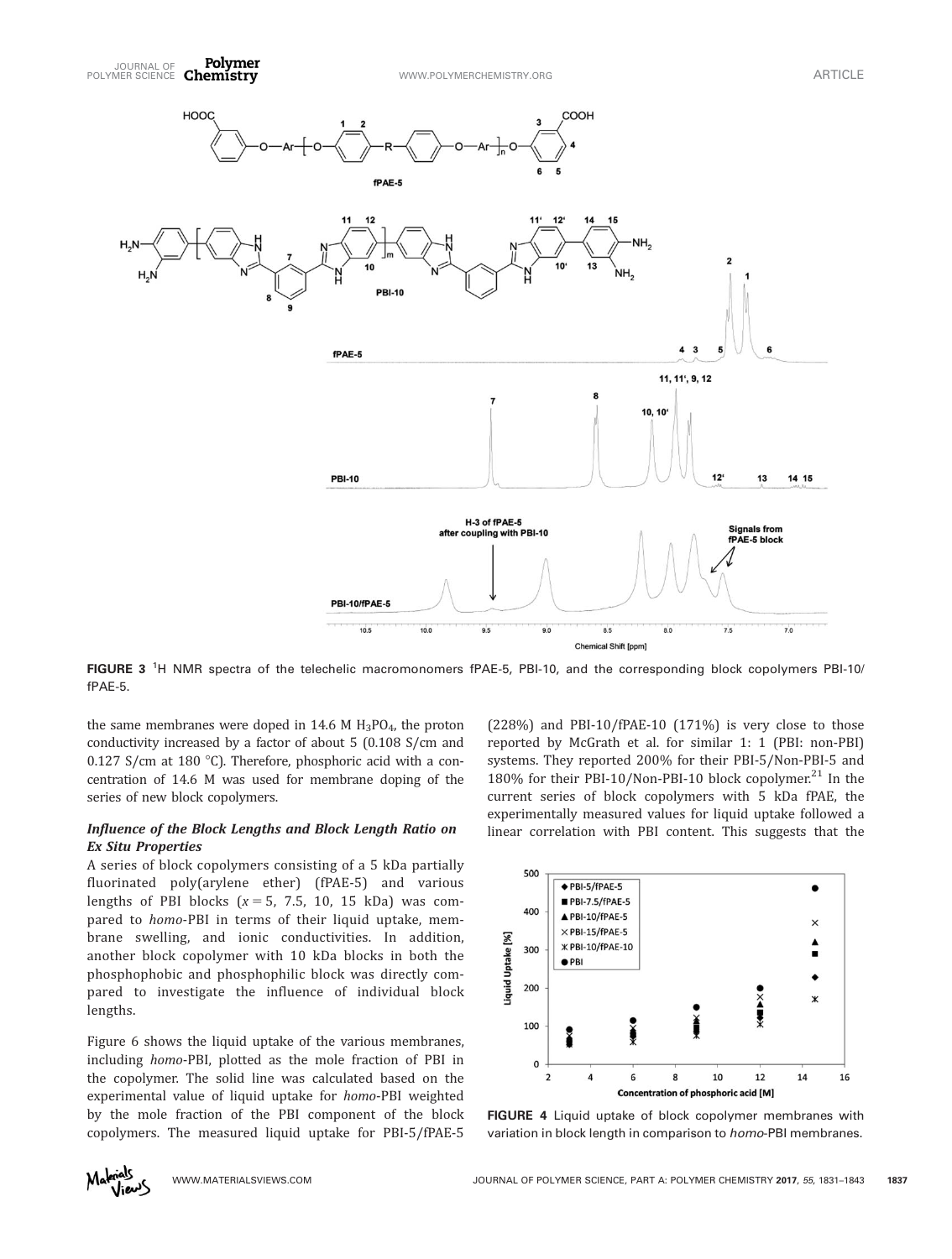

FIGURE 5 Conductivity of membranes made of acid-doped homo-PBI and PBI-15/fPAE-5 block copolymer. Different phosphoric acid concentrations [12 M vs. 14.6 M] were used for the doping process.

non-PBI domains do not interact with phosphoric acid and that the PBI domains in the block copolymers have the same interaction mode as homo-PBI. The sample with larger PBI blocks (PBI-10/fPAE-10) deviates from this pattern. Its liquid uptake was about 50% less than that of PBI-5/fPAE-5 and less than expected on the basis of the calculation. This might indicate changes in morphology that significantly alter membrane properties.

The distribution of polymer, acid, and water in the membrane-phosphoric acid complexes was determined by titration and is summarized in Figure 7. A similar trend for the copolymers with 5 kDa fPAE blocks was observed as discussed above for the total liquid uptake. The acid weight percentage in the membrane increased with increasing mole fraction of PBI in the copolymer and accordingly, the opposite trend was observed for the polymer weight percentage. It should be noticed that the water content was not affected by the composition and was the same for all block copolymers. When comparing the degree of swelling of the block copolymers, higher deviations from the calculated values based on PBI mole fraction were observed (Fig. 8).



FIGURE 6 Liquid uptake of different block copolymers and homo-PBI in concentrated phosphoric acid (14.6 M) at room temperature.



FIGURE 7 Polymer, acid, and water distribution of the membrane-phosphoric acid complexes.

Although the block copolymers with 5 kDa fPAE blocks showed a significantly lower liquid uptake, the swelling in both the z-direction and x,y-plane was considerably higher than the calculations, based on PBI mole fraction. Remarkably, the degree of swelling in the x,y-plane exceeded that for homo-PBI when the block length was higher than 10 kDa. While the liquid uptake of the block copolymers per PBI repeating unit was the same in the *homo-PBI*, the dimensional changes were much higher which may be due to the strong repulsion of the non-PBI and  $H_3PO_4$ -PBI domains. As expected from the liquid uptake, the PBI-10/fPAE-10 block copolymer showed lower dimensional changes in  $H_3PO_4$ . In contrast to McGrath's findings that the dimensional change in length of 1:1 (PBI:non-PBI) block copolymers could be reduced by factor 8, our PBI/fPAE system showed a less pronounced effect. For example, the swelling in the z-direction for PBI-10/fPAE-10 could only be reduced by about 3 when compared with PBI (Fig. 8). This less pronounced reduction of swelling might be a consequence of the morphological difference that arises from the different chemical structure of the PBI segments. The higher swelling values in the x,y-plane of PBI-10/fPAE-5 and PBI-15/fPAE-5 compared to homo-PBI also suggest that the swelling behavior is quite complex and



FIGURE 8 Swelling behavior of different block copolymers and homo-PBI in concentrated phosphoric acid at room temperature.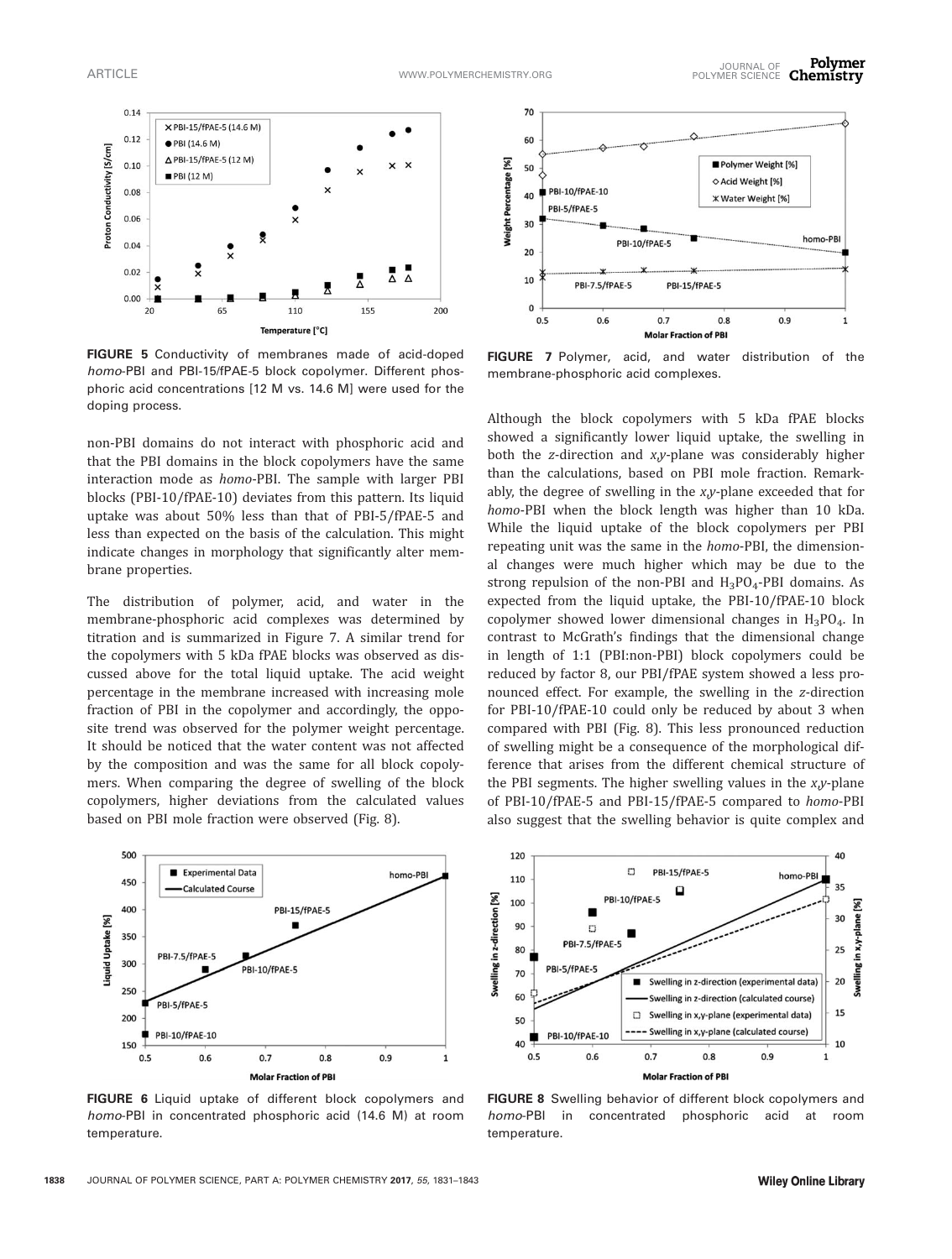

FIGURE 9 Effects of block lengths on the specific conductivities of the block copolymers.

probably dependent on multiple factors such as block chemistries, block lengths, processing conditions, and so forth.

Specific conductivities of the membrane-phosphoric acid complexes were determined by electrochemical impedance spectroscopy at temperatures up to  $180^{\circ}$ C (Fig. 9).

The specific conductivity increased with temperature and with increasing length of PBI blocks from about 0.05 S/cm for PBI-5/fPAE-5 to 0.1 S/cm for PBI-10/fPAE-5 and PBI-15/fPAE-5, respectively. PBI-10/fPAE-10 displayed very low proton conductivity, and, was therefore not further evaluated. Figure 10 shows the specific conductivity at 180  $\degree$ C per percent of phosphoric acid, and indicates the effectiveness of the phosphoric acid to the proton migration mechanism. This value shows a maximum at the composition PBI-10/fPAE-5. Although the specific conductivity of PBI-15/fPAE-5 was similar to PBI-10/ fPAE-5, the utilization of phosphoric acid appears to be more effective for PBI-10/fPAE-5. Therefore, this composition was chosen for further investigation of the electrochemical behavior in an MEA (see Fuel cell performance section).

In addition to the liquid uptake, swelling behavior, and specific conductivity, the mechanical properties of acid-doped



FIGURE 10 Specific conductivity of the block copolymers and of homo-PBI at 180  $^{\circ}$ C related to the percentage of liquid uptake.

TABLE 5 Comparison of Important Mechanical Properties of Phosphoric Acid Doped Block Copolymer Membranes in Comparison to Homo-PBI Membranes

| Name           | Liguid<br>Uptake<br>(% ) | Modulus<br>(MPa) | Tensile<br>Strength<br>(MPa) | Elongation<br>at Break<br>(% ) |
|----------------|--------------------------|------------------|------------------------------|--------------------------------|
| PBI-5/fPAE-5   | 228                      | $34.6 \pm 4.1$   | $7.0 \pm 1.8$                | $9.4 \pm 1.2$                  |
| PBI-10/fPAE-5  | 315                      | $17.8 \pm 3.1$   | $12.2 + 1.0$                 | $13.6 \pm 1.9$                 |
| PBI-15/fPAE-5  | 371                      | $9.4 \pm 1.3$    | $14.7 + 1.8$                 | $27.1 \pm 3.4$                 |
| PBI-10/fPAE-10 | 171                      | $24.3 \pm 5.7$   | $15.0 \pm 2.7$               | $14.1 \pm 2.7$                 |
| homo-PBI       | 462                      | $6.7 \pm 2.9$    | $14.3 \pm 6.2$               | $33.6 \pm 15.9$                |

membranes are important parameters for their intended use in an MEA. Table 5 gives an overview of the mechanical properties of the new block copolymers compared to homo-PBI membranes. Within the series from homo-PBI, PBI-15/ fPAE-5 to PBI-5/fPAE-5, the modulus increased with decreasing mole fraction of PBI. This is a likely consequence of the lower plasticizer content  $(H_3PO_4)$  and the reinforcing effect of the non-PBI domains.

#### Liquid Uptake and Swelling Behavior

As shown in Figure 2, the chemical structure in the non-PBI block was varied while the ratio between PBI and non-PBI segments remained constant. The resulting ex situ properties were compared to aid the selection of the most-promising candidate from this series for in situ fuel cell testing. The liquid uptake and swelling behavior for this series is shown in Table 6. PBI-10/PAEPO-5 showed similar liquid uptake values as homo-PBI, but higher degrees of swelling in both the  $z$ -direction and in the  $x,y$ -plane. This behavior can be explained by the capability of the phosphine oxide groups in the non-PBI domains to interact with phosphoric acid. The relatively bulky phenyl substituents might also contribute to the higher dimensional change during the doping procedure. In contrast to the phosphine oxide bridged block copolymer, the liquid uptake of the three other structures (fPAE, PAES, and fPAES) was significantly lower. The swelling in the zdirection was significantly lower than that for homo-PBI and PBI-10/PAEPO-5, but the swelling in the  $xy$ -plane was in the same range as the others. This difference is most likely due to the lower liquid uptake although the polymer structure

TABLE 6 Liquid Uptake and Swelling of Homo-PBI and the Block Copolymers with Various Chemical Structures in the Non-PBI Block

| Name           | Liguid | Swelling in | Swelling in<br>Uptake $(\%)$ z-Direction $(\%)$ x, y-Direction $(\%)$ |
|----------------|--------|-------------|-----------------------------------------------------------------------|
| homo-PBI       | 462    | 110         | 33                                                                    |
| PBI-10/fPAE-5  | 315    | 63          | 38                                                                    |
| PBI-10/PAES-5  | 238    | 65          | 28                                                                    |
| PBI-10/fPAES-5 | 286    | 60          | 31                                                                    |
| PBI-10/PAEPO-5 | 445    | 126         | 38                                                                    |

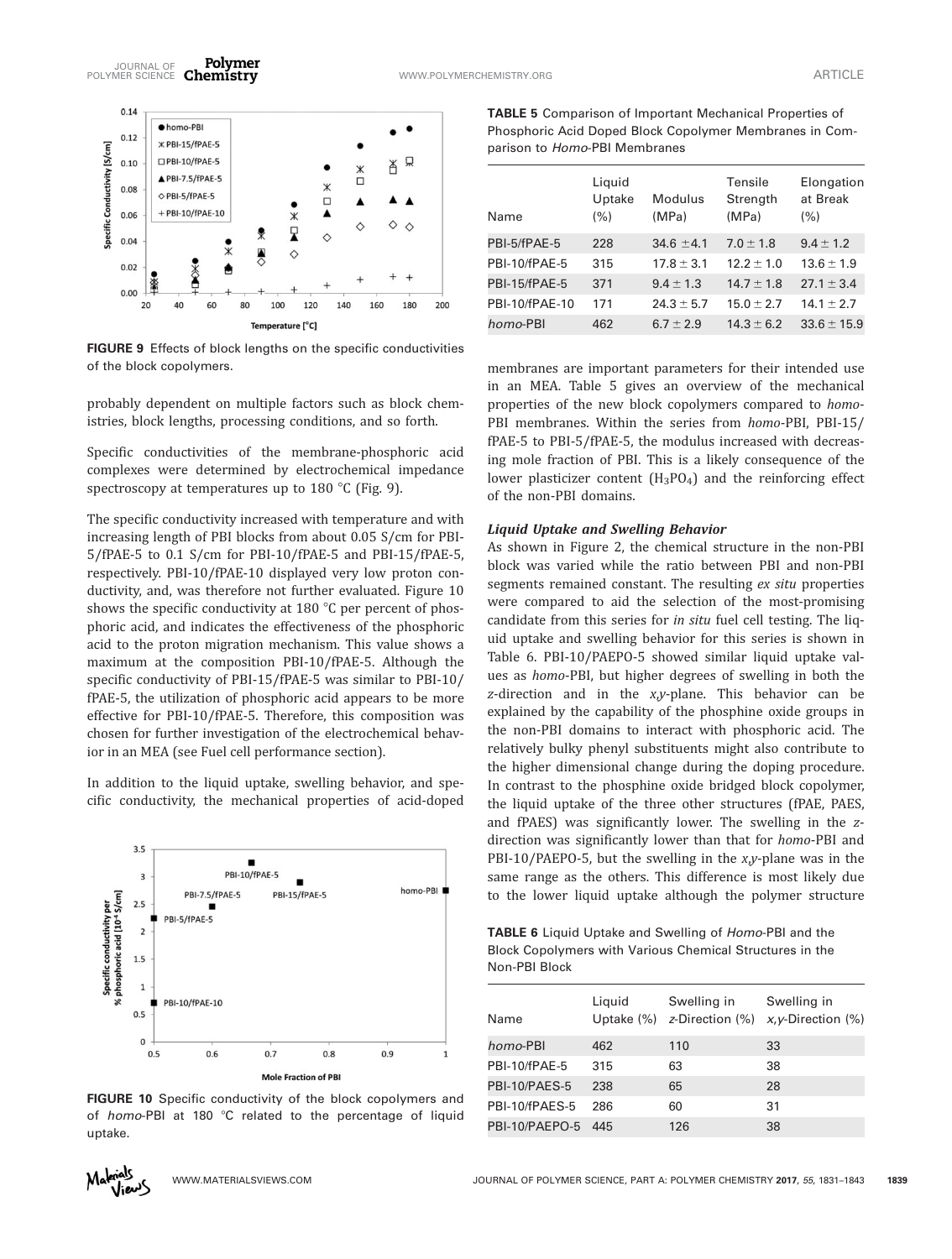

FIGURE 11 Specific conductivities of the block copolymers with various chemical structures in the non-PBI block in dependence of temperature.

and morphology may play an important role as well. However, in this empirical and comparative study, we were evaluating the principal applicability of block copolymers as fuel cell membranes. In this context, the specific proton conductivity of the various membrane materials is very important.

Figure 11 shows the temperature dependence of the proton conductivity for these membrane- $H_3PO_4$  complexes. PBI-10/ PAES-5 showed a proton conductivity of only 0.06 S/cm at 180 °C while PBI-10/fPAES-5 was about 0.09 S/cm at 180 <sup>o</sup>C. This difference was attributed to the slightly higher liquid uptake (48%) in combination with the structural difference in the non-PBI block. However, the proton conductivity of PBI-10/fPAES-5 reached a maximum at 170  $\degree$ C and showed a slight decrease at higher temperatures. McGrath et al. also synthesized block copolymer structures with PAES structures. $^{21}$  As mentioned in the introduction, they kept the PBI to PAES ratio the same, and focused on three block copolymers (PBI-5/PAES-5, PBI-10/PAES-10, PBI-15/PAES-15) and measured proton conductivities in the range of 0.032 to 0.042 S/cm at 180  $^{\circ}$ C. In the current study the block length ratio of PBI to PAES was increased to reach higher proton



FIGURE 12 Weight distribution of acid, water, and polymer of the doped membranes before electrochemical impedance spectroscopy.



FIGURE 13 Weight distribution of acid, water, and polymer of the doped membranes before and after electrochemical impedance spectroscopy.

conductivities, and thus the measured values are in the expected range. The proton conductivities of PBI-10/PAEPO-5 and PBI-10/fPAE-5 were slightly lower than those measured for homo-PBI, but in the targeted range of 0.1 S/cm at 180 °C. Since the proton conductivities of PBI-10/PAEPO-5 and PBI-10/fPAE-5 were in the same range, but the liquid uptake was considerably different (445% vs. 315%), different morphological structures of these block copolymer membranes are likely (the chain lengths of the domains are comparable, cf. Table 2). The weight percentages of polymer, acid and water were compared for the new block copolymers with different chemical structure in the non-PBI segments in Figure 12. Compared to homo-PBI, all block copolymers showed lower acid and higher polymer percentages, as expected. While the water content of PBI-10/fPAE-5 and PBI-10/PAES-5 were about the same as for homo-PBI, PBI-10/fPAES-5, and PBI-10/PAEPO-5 absorbed more water.

To estimate the compositional stability of the polymer- $H_3PO_4$ complexes and the binding capacity toward  $H_3PO_4$  specifically, the membrane  $H_3PO_4$  complexes were titrated before and after conductivity measurements (cf. Fig. 13). All membranes lost phosphoric acid, whereas the effect was less pronounced for PBI-10/PAEPO-5. Phosphoric acid loss is one of the well-recognized degradation phenomena in PBI/ $H_3PO_4$ based fuel cells.<sup>43</sup> Since the *ex situ* characteristics cannot be transferred directly to an operating fuel cell, one membrane (PBI-10/fPAE-5) from this series was selected for detailed in situ fuel cell testing based on a favorable balance of properties (overall conductivity, conductivity per acid content, mechanical properties, and swelling behavior).

Mechanical data for this series show similar trends as discussed earlier (cf. Table 7). With the exception of PBI-10/ PAEPO-5, all of the copolymers displayed a higher modulus than homo-PBI and correlates with the lower phosphoric acid loadings in the membranes.

# Fuel Cell Performance

Ex situ characterization of fuel cell membranes can only serve as a tool for the pre-selection of membranes that, in principle, are suitable in fuel cells. Unfortunately, no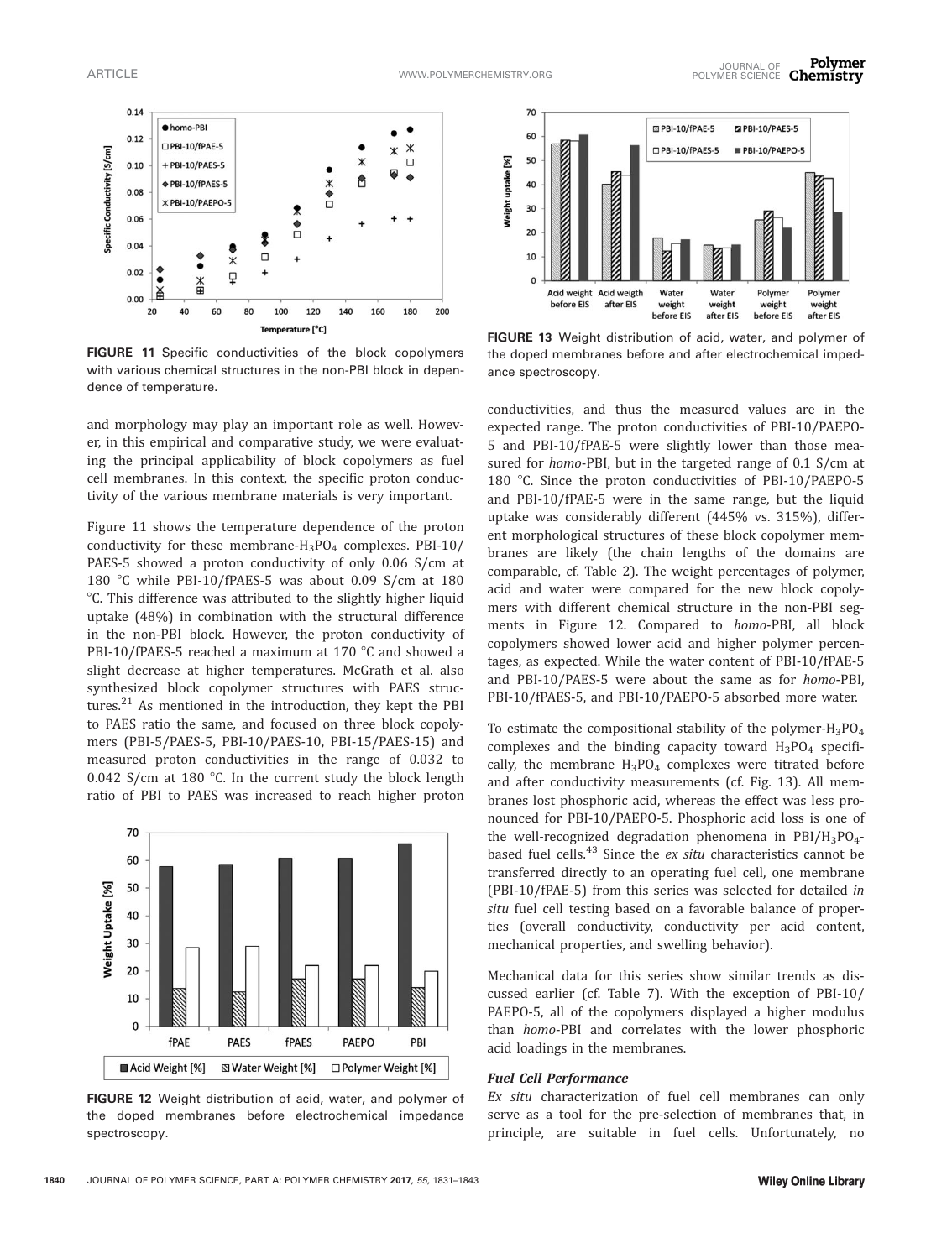TABLE 7 Comparison of Important Mechanical Properties of Phosphoric Acid Doped Block Copolymer Membranes in Comparison to Homo-PBI Membranes

| Liguid<br>Uptake<br>(% ) | Modulus<br>(MPa) | Tensile<br>Strength<br>(MPa) | Elongation<br>at Break<br>$(\% )$ |
|--------------------------|------------------|------------------------------|-----------------------------------|
| 462                      | $6.7 \pm 2.9$    | $14.3 \pm 6.2$               | $33.6 \pm 15.9$                   |
| 315                      | $17.8 \pm 3.1$   | $12.2 \pm 1.0$               | $13.6 \pm 1.9$                    |
| 238                      | $16.8 \pm 8.5$   | $9.5 \pm 2.6$                | $16.8 \pm 6.6$                    |
| 286                      | $12.5 \pm 1.9$   | $10.5 \pm 2.9$               | $17.6 \pm 6.3$                    |
| 445                      | $4.1 \pm 0.8$    | $9.7 + 0.8$                  | $34.5 \pm 4.3$                    |
|                          |                  |                              |                                   |

previous in situ fuel cell data for PBI-based block copolymers could be found in the literature. To fill this gap in the literature and to estimate the potential of such materials as alternative membranes, the in situ characterization of the preselected membrane PBI-10/fPAE-5 was performed. Polarization curves of the new block copolymer membrane are shown in Figure 14 with comparison to homo-PBI membrane. All MEAs were prepared under the same conditions using standard electrodes and standard pressing parameters.

As shown in Figure 14, the OCV of the membrane was approximately the same as the homo-PBI membrane, which demonstrates the integrity of the block PBI membrane at the operational temperature. The MEA resistance (the slope of the linear part of the polarization curve) of the block PBI membrane was much higher than the homo-PBI membrane. The MEA resistance mainly consists of the membrane resistance, electrode resistance, and membrane/electrode resistance. The block PBI membrane had similar thickness and proton conductivity as the homo-PBI membrane, so the membrane resistances were approximately the same. Since identical electrodes were used, the difference between the MEA resistances was thus attributed to the differences in the membrane/electrode interfacial resistances. We speculated that the higher interfacial resistance of the block PBI membrane/electrode could be due to either the lack of phosphoric acid at the



FIGURE 14 Polarization curves of MEAs at 160 °C in H<sub>2</sub>/air with  $\lambda(H_2) = 1.2$  and  $\lambda(\text{air}) = 2.0$ .



FIGURE 15 Durability testing of homo-PBI membranes at 0.2 A/cm<sup>2</sup> at 160 $°C$ .

interface or the incompatibility of the block copolymer membrane with the electrode. Figures 15 and 16 show the timedependent fuel cell performances of the membranes at 160 $\degree$ C in H<sub>2</sub>/air with gas stoichiometries of  $\lambda(H_2) = 1.2$  and  $\lambda(\text{air})$ - $= 0.2$ ). For homo-PBI, constant operation at 0.2 A/cm<sup>2</sup> was possible while the block copolymer membranes could only be operated at 0.05 A/cm<sup>2</sup>. Polarization curves were recorded after a short break-in time, and for PBI-10/fPAE-5, also after 404 h of operation at 0.05  $A/cm^2$ . It can clearly be seen that the fuel cell performance of the block copolymer membrane was considerably lower than the reference homo-PBI membrane. There was a breakdown of the test station for the PBI-10/fPAE-5-based MEA at 155 h (Fig. 16); after restarting the test, the voltage stabilized after another 100 h to approximately 20–30 mV lower than the initial value. After recording polarization curves, the voltage increased slightly. However, the achieved power density was too low for real fuel cell applications and was incapable of sustaining a load above approximately  $0.05$  A/cm<sup>2</sup>. All of the other block copolymer membranes showed similar low fuel cell performances. Two approaches were examined to solve the membrane/electrode interface issue. A recently described acid/membrane pretreatment method was adapted to add more phosphoric acid at the interface of the membrane/electrode.<sup>44</sup> However, this



FIGURE 16 Durability testing of PBI-10/fPAE-5 membrane at 0.05 A/cm<sup>2</sup> at 160 °C.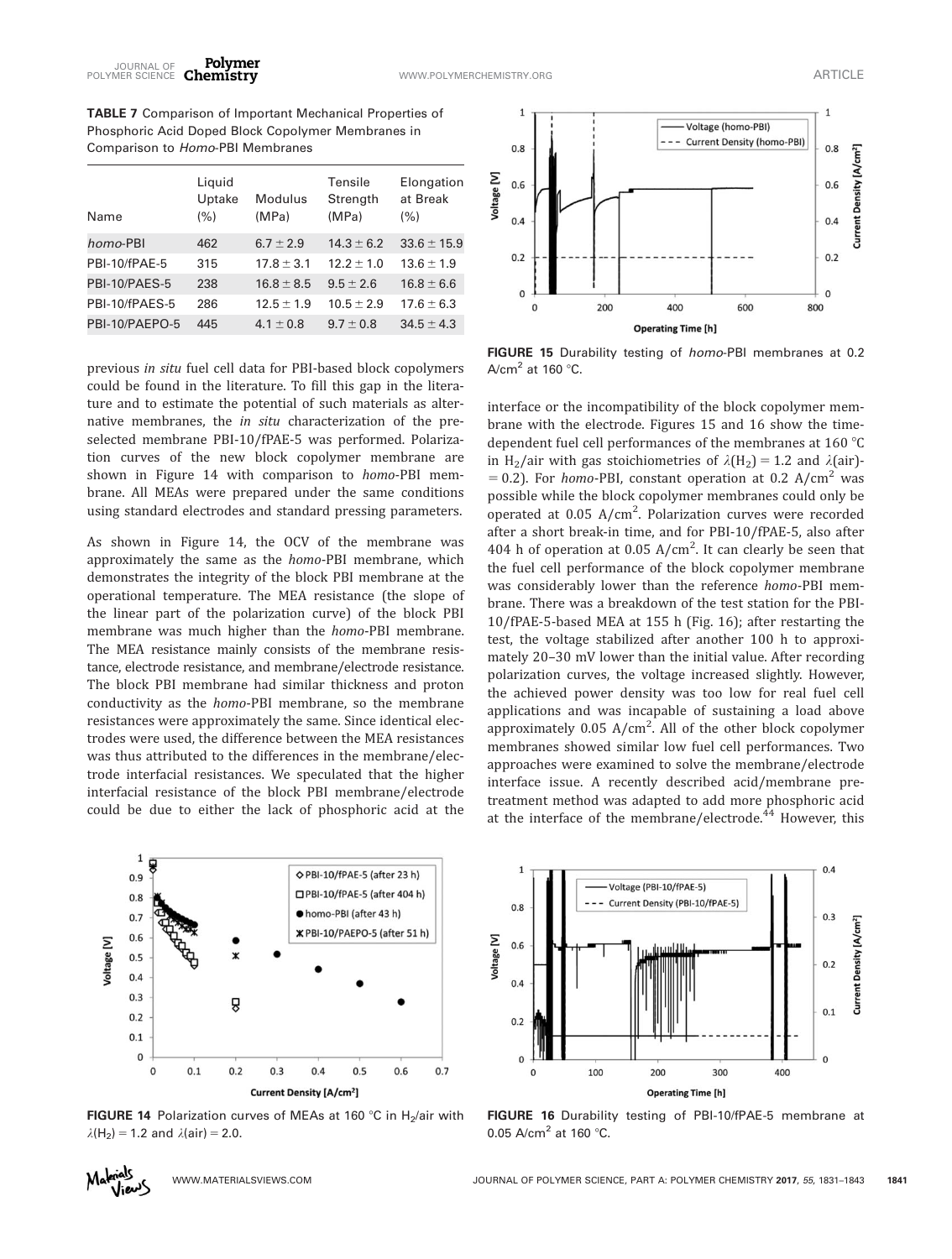

FIGURE 17 Polarization curves of PBI-10/fPAE-5 membrane at 160 °C in H2/air with gas stoichiometries of  $\lambda(H_2) = 1.2$  and  $\lambda$ (air) = 2.0 (atmospheric pressure with no back pressure).

method did not improve the fuel cell performance of the block copolymer membrane as shown in Figure 17.

PBI modified electrodes (with  $0.1 \text{ mg/cm}^2$  added 6F-PBI to the electrode surfaces) were used to resolve the incompatibility between the block copolymer and electrodes with much improved results. The polarization curve is shown in Figure 17, and the time-dependent fuel cell performance is shown in Figure 18. The MEA resistance of the block copolymer PBI membrane was noticeably decreased and showed a dramatic improvement of membrane/electrode interface with the introduction of 6F-PBI polymer at the surface of electrodes. The fuel cell with a block copolymer PBI membrane was constantly operated at  $0.2$  A/cm<sup>2</sup> over 2000 h with an initial 0.58V at 0.2 A/cm<sup>2</sup> and approximately 20  $\mu$ V/h performance degradation rate, which are both similar to the homo-PBI membrane. We contend that the absence of fuel cell data on previously reported PBI-based block copolymer membranes may be a result of the poor interface with standard electrodes. Future



FIGURE 18 Durability testing of PBI-10/fPAE-5 membrane with 6F-PBI modified electrodes at 0.2 A/cm<sup>2</sup> at 180 °C in H<sub>2</sub>/air with gas stoichiometries of  $\lambda(H_2) = 1.2$  and  $\lambda(\text{air}) = 2.0$  (atmospheric pressure with no back pressure). [Color figure can be viewed at [wileyonlinelibrary.com\]](http://wileyonlinelibrary.com)

1842 JOURNAL OF POLYMER SCIENCE, PART A: POLYMER CHEMISTRY 2017, 55, 1831–1843

studies should be greatly enhanced by the approach reported herein.

#### **CONCLUSIONS**

We report the first fuel cell testing for acid doped block copolymers consisting of PBI and non-PBI segments. The targeted block copolymers could be synthesized and made into H3PO4-doped membranes with reasonable mechanical properties. Ex situ characterization demonstrated that control of the block copolymer chemistry and block lengths can lead to membranes with an improved balance of properties including PA doping levels and ionic conductivity needed in fuel cells. However, the initial in situ electrochemical characterization revealed that these block copolymers performed poorly in fuel cells compared to previous reports of membrane compositions with comparable PA loadings and ionic conductivities and were incapable of sustaining loads much above  $0.05 A/cm<sup>2</sup>$ . .

The poor interfaces between the block copolymer membranes and the electrodes (designed for membranes with different structures) were suspected to be the cause of the poor performance and two approaches were investigated to enhance the fuel cell performance.

A successful approach was identified and tested that involved the pretreatment of the electrodes with a fluorinated 6F-PBI prior to MEA fabrication. This treatment dramatically improved the electrochemical characteristics of fuel cells made with the new PBI block copolymers. The long-term ability to sustain higher loads was also remarkably improved as demonstrated by a continuous  $>$  2000 h test at 0.2 A/cm<sup>2</sup> with low degradation rate. The overall performance was comparable to meta-PBI, but with significant modifications of the acid and polymer loadings, membrane mechanical behavior, and swelling behavior. The electrode pretreatment approach should allow a more thorough evaluation of PBI block copolymer compositions and further tuning of full suite of membrane properties needed for successful fuel cell operations.

#### ACKNOWLEDGMENTS

The first author would like to thank BASF, and in particular Dr. von Bernstorff and Dr. Grösser for providing a fellowship for a postdoctoral stay with Prof. Benicewicz at the University of South Carolina (USA). Furthermore, the authors thank Dr. Calundann from former BASF Fuel Cell (New Jersey) for financial support and his interest in this work. The authors would like to dedicate this paper to the memory of Prof. James McGrath, a pioneer in the field of polymer membranes and close friend.

#### REFERENCES AND NOTES

1 J. M. Larson, S. J. Hamrock, G. M. Haugen, P. Pham, W. M. Lamanna, A. B. Butenhoff Moss, J. Power Sources 2007, 172, 108–114.

2 Q. Li, J. O. Jensen, R. F. Savinell, N. J. Bjerrum, Prog. Polym. Sci. 2009, 34, 449–477.